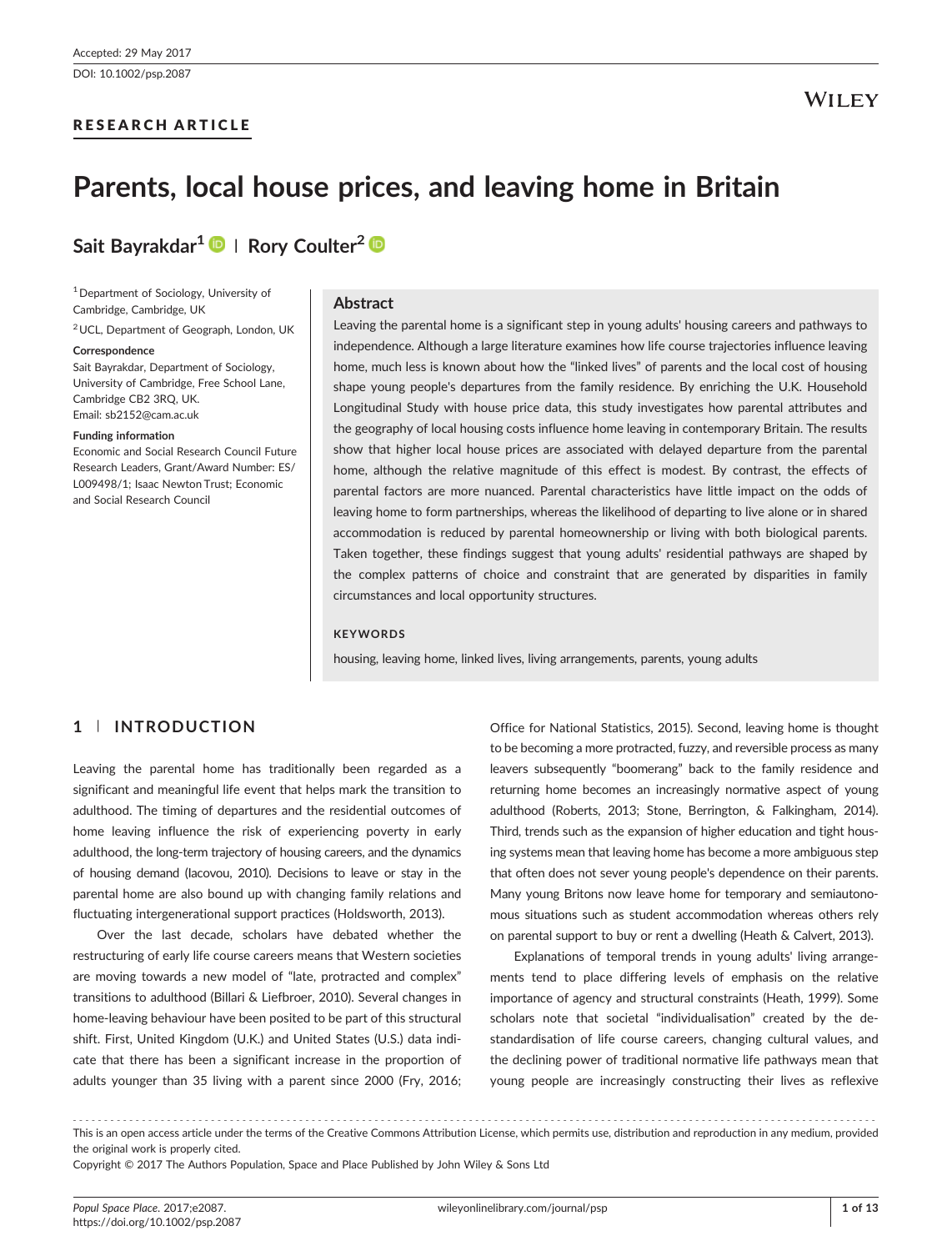## 2 of 13 BAYRAKDAR AND COULTER

"choice biographies" (Furlong, 2013). In this view, young people's residential decisions are increasingly shaped by lifestyle preferences and a desire to create and project preferred identities (Clapham, 2005; Kenyon & Heath, 2001).

However, popular explanations of increased rates of parental coresidence often stress that structural constraints are increasingly restricting young people's ability to choose their residential arrangements (Redfern Review, 2016; Shelter, 2014). These discussions highlight how underemployment and unemployment, low pay, job insecurity, welfare retreat, and student debts are eroding young adults' ability to live independently at the same time as problems of housing access and affordability are making it harder to enter owner‐occupation and rental systems (Berrington & Stone, 2014). The growing difficulty of overcoming these constraints could mean that parental resources and intergenerational support are now critical factors in young people's home‐leaving decisions (McKee, 2012). This could restrict social mobility and exacerbate intergenerational transmissions of (dis)advantage. Moreover, the fact that intensified housing market constraints might partly explain why more young people are living with a parent suggests that the polarised local geography of housing systems may shape when and how young people leave home. Indeed, a recent survey of working young Britons living in the parental residence found that 67% of respondents reported living at home due to housing constraints (Shelter, 2014).

To shed light on these issues, this paper asks "how do parental background and local house prices influence when and how young people leave home?" We use new data from the U.K. Household Longitudinal Study (UKHLS; also known as Understanding Society) to make two novel contributions. First, we build on longitudinal research conducted using the 1958 National Child Development Study (e.g., Ermisch & Di Salvo, 1997) and the 1991–2008 British Household Panel Survey (BHPS; e.g., Ermisch, 1999) by examining how the most recent cohort of young Britons—colloquially known as millennials—are leaving home in the constrained conditions that have prevailed since 2009. Second, we assess whether local housing prices influence home‐leaving behaviour while taking into account other (un)observed characteristics of origin locales. This multilevel approach extends recent crosssectional research correlating the geography of national housing systems with living arrangements in young adulthood (Mandic, 2008).

## 2 | BACKGROUND

Comparative studies often place Britain within a north(west)ern cluster of European countries where young adults usually leave home earlier than their Mediterranean and Eastern European counterparts (Iacovou, 2010; Mandic, 2008). This demographic geography has a long heritage. In preindustrial England, children often left home at a young age to work (for example, girls in domestic service), or instead tended to form independent households at marriage (Wall, 1983). This model of early exits tightly synchronised with other life events still resonated in the 1970s and 1980s when a supportive welfare system, cheap private rental sector, and tradition of educational migration meant Britons often left home at young ages to form partnerships or attend university (Berrington & Stone, 2014). In common with other countries, women generally left home earlier and faster than men, largely because they tended to marry at younger ages. Class background also stratified leaving home processes in this period as access to resources, participation in higher education, and patterns of union formation varied across the socio‐economic spectrum. For example, Ermisch and Di Salvo (1997) found that children born in 1958 had a lower likelihood of exiting the parental home into a partnership and a greater chance of leaving to live alone or share accommodation if their parents had nonmanual as opposed to manual jobs.

In recent years, there has been widespread popular concern that the millennial cohort are taking longer to achieve residential independence than their parents. In Britain, this trend is often viewed negatively because leaving the parental residence has traditionally been regarded as an important and subjectively meaningful move that allows young people to establish careers, build families, and reconfigure intergenerational relationships (Holdsworth, 2013). Between 1996 and 2015, the proportion of 15‐ to 34‐year‐old Britons living with their parent(s) rose by four percentage points from 5.8 to 6.6 million (ONS, 2015). Berrington and Stone (2014) show that this increase was particularly pronounced among women aged 20–24, although a larger proportion of young men than women live at home. A similar trend towards greater parental coresidence during young adulthood has been reported for the U.S. (Fry, 2016) and some continental countries following the global economic crisis (Lennartz, Arundel, & Ronald, 2016). However, it is not clear whether these shifts are primarily due to reduced departures or more frequent return moves (Stone et al., 2014).

There has been much debate about how trends in parental coresidence have been shaped by changing choices and constraints. Notions of a Second Demographic Transition suggest that greater affluence, the de‐standardisation of life courses, the decline of traditional values, and weakening normative models of life pathways mean that young people (particularly women) have more opportunity to exercise agency and construct their lives as diverse "choice biographies" than previous generations (Billari & Liefbroer, 2010; Heath, 1999). In this vein, Buck and Scott (1993) indicate that leaving home has been progressively decoupled from marriage as unmarried cohabitation has become more acceptable and young people postpone forming coresidential unions. At the same time, the "individualisation" of social relations in recent decades could mean that young people increasingly prioritise self‐realisation and autonomy, potentially making lifestyle preferences a more important factor in their residential decisions (Clapham, 2005; Kenyon & Heath, 2001; Roberts, 2013). Synthesising these ideas, Arnett (2000) argues that ages 18–25 now constitute a phase of "emerging adulthood" when people are released from normative structures to experiment with jobs, living arrangements, relationships, and identities.

Furlong (2013) cautions against purely celebratory readings of this shift to "choice biographies." He notes that young people's agency is always bounded by circumstances and that the erosion of life course certainties in the context of heightened structural constraints has both enhanced and individualised the risks faced by young people (Arundel & Ronald, 2016). This has forced young adults to more intensively plan and manage their lives, potentially making living outside the parental home seem less attainable and less appealing. In this view, coresidence acts as an efficient mechanism for parents to support their offspring as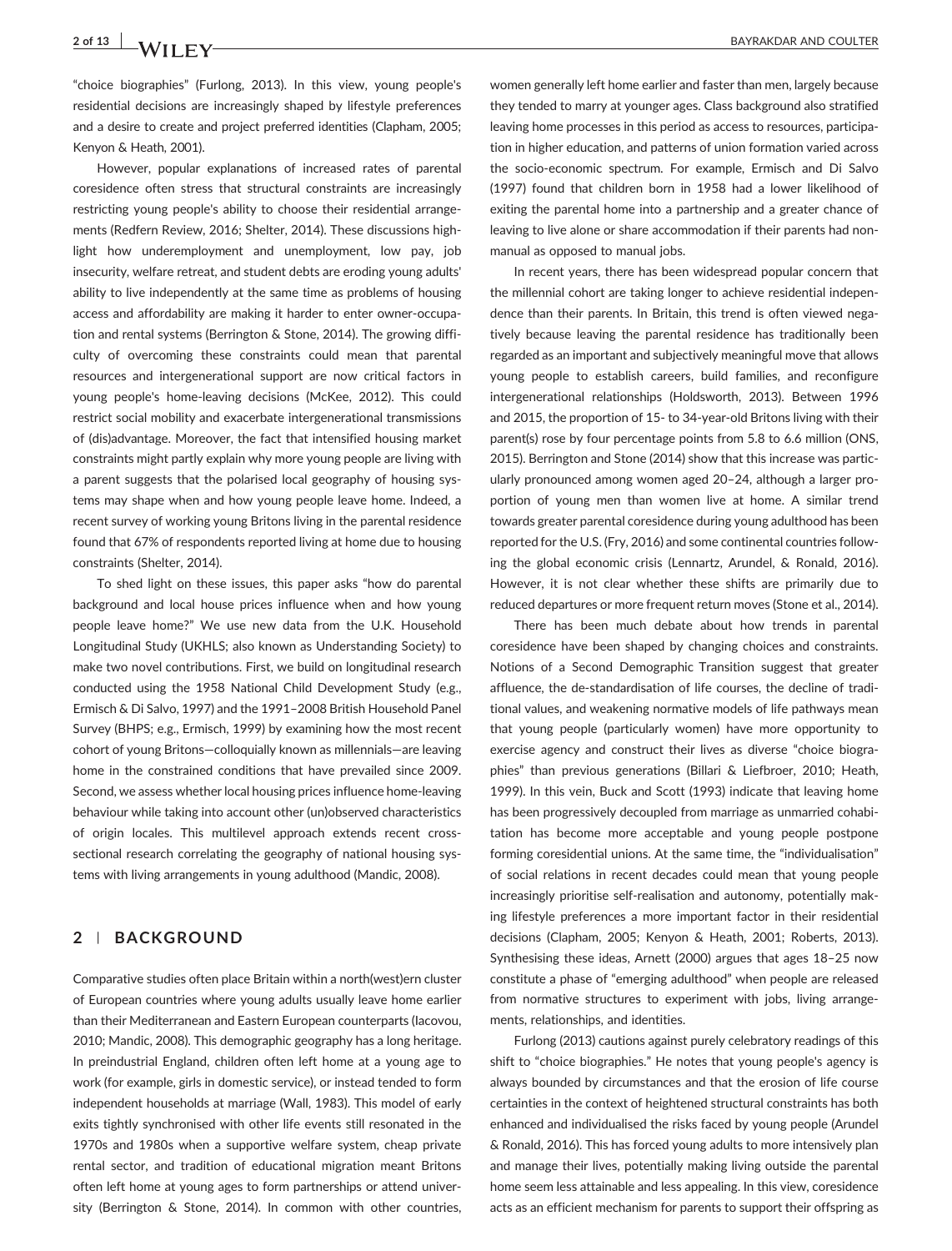insecure labour markets, low incomes, and housing cost inflation make it increasingly difficult for young people to muster the resources to live independently (McKee, 2012). In much of Britain, these constraints have been amplified by the shift to a more onerous debt-based system of student finance, as well as curtailed benefit support as the welfare system is restructured around the assumption that families are responsible for supporting young people (Berrington, Duta, & Wakeling, 2017; Berrington & Stone, 2014). In light of these trends, Shelter (2014) suggest that millennial Britons are a "clipped wing" generation who are finding it increasingly difficult to enter the housing system without family assistance.

### 2.1 | Determinants of leaving home

Researchers have examined leaving home from multiple perspectives. Post-structural and mobilities scholarship highlights how leaving home can be conceptualised as a meaningful biographical process that is influenced by power‐laden normative discourses, for example, concerning the suitability of shared housing across the life course (Roberts, 2013). This literature provides useful insights about the ways in which leaving home is linked to other mobility practices, as well as changing family relations (Holdsworth, 2013).

By contrast, population researchers often analyse young people's residential decision‐making in order to better understand household formation and the ways in which broad patterns of choice and constraint configure home leaving. Whereas some economic studies theorise residential decision‐making as a rational utility maximising calculation (Ermisch, 1999), more nuanced life course approaches conceptualise leaving home as a heterogeneous and reversible process that is shaped by concurrent transitions, "turning point" events, interconnected "linked lives," and contextual circumstances (South & Lei, 2015; Stone et al., 2014). These perspectives emphasise that leaving home is not a single phenomenon as different factors influence the probability of departing for different situations (Iacovou, 2010). The basic idea here is that people jointly weigh up whether to live with their parent(s) at the same time as they evaluate possible alternatives (Mulder, 2013). Previous work shows that three important pathways out of the parental home can be distinguished: (a) exiting to live with a partner; (b) exiting to often temporary and semiautonomous student arrangements; and (c) exiting to live alone or share accommodation outside of a family (Ermisch, 1999; Iacovou, 2010; Mulder & Clark, 2000). For young people in the parental home, the likelihood of leaving in each of these ways can be considered as "competing risks" that are differentially influenced by preferences, resources, and opportunities (Billari & Liefbroer, 2007).

Previous research provides relatively consistent evidence about how individual factors influence home leaving. In addition to gender differences, the age‐graded timetables embedded in institutions influence departure patterns. As compulsory schooling in Britain usually ends around age 18, the proportion of Britons living with their parents drops markedly from around 90% at ages 15–19 to under 50% by 20–24 as young people leave home for work or further study (Office for National Statistics, 2015). A desire to leave home before normative age deadlines may also stimulate people to gradually exit the family residence as they grow older (Billari & Liefbroer, 2007). However, high levels of parental coresidence among some ethnic minority groups (e.g., South Asians born overseas) hint that these norms might vary across ethnic subpopulations (Stone, Berrington, & Falkingham, 2011). Furthermore, prolonged education, unfavourable contextual conditions, and increasingly uncertain life course careers may mean that delayed departure and frequent returns are becoming a more accepted facet of young adulthood (Roberts, 2013). South and Lei (2015) also indicate that poor health may lower young adults' propensity to live apart from a parental carer or a supportive family environment.

Most studies find that young adults' resources strongly predict leaving home. In general, higher incomes and a more advantaged occupational position probably accelerate departure by giving young people greater opportunity to choose to move out (Iacovou, 2010; le Blanc & Wolff, 2006). In contrast restricted resources, economic uncertainty, and limited benefit eligibility probably make it hard for unemployed and economically inactive young people to leave home. Ermisch (1999) also reports that young adults have a higher propensity to depart if they have a coresident partner or child, perhaps due to space pressure or a desire for privacy (Di & Liu, 2006).

Although there is a general perception that children from advantaged families enjoy a smoother passage into the housing system than their less fortunate peers (McKee, 2012), there is little clarity about how parental factors shape nest‐leaving behaviour. A number of aspects of the "linked lives" of parents have been posited to influence young people's residential choices, opportunities, and constraints. Aquilino (1991) found that disrupted childhood family circumstances increased the likelihood that young Americans left home early to destinations other than college (cf. Ermisch, 1999). Aquilino attributed his findings to greater instability, conflicts and tensions, disruption, and weaker intergenerational bonds "pushing" young adults from nonintact families into moving out.

Parental resources may further influence young adults' ability and inclination to leave home. Parental higher education may accelerate departure to destinations other than partnership if educated parents socialise children to value autonomy and follow a normative middle‐ class pathway to adulthood where education and career development are prioritised. In contrast, studies report more equivocal effects of parental economic resources. Although parents with higher incomes and more resources can more easily support a child's preference to leave home, many studies report relatively weak effects of parental income (Ermisch, 1999; le Blanc & Wolff, 2006; South & Lei, 2015). This could be because parents use their resources to enforce leaving "on schedule" by discouraging early departures, providing accommodation until children secure a "career job," and/or by supporting later exits that are perceived as less risky (Berrington et al., 2017; Iacovou, 2010). Moreover, the impact of parental resources may be channelled through family housing conditions. Mulder (2013) posits that spacious, highquality owner‐occupied dwellings make the family home into a comfortable "feathered nest," which makes leaving to live alone or share seem less appealing (also Mulder & Clark, 2000). Mulder's argument suggests that the expansion of parental homeownership, reductions in family size, and improved housing quality over time may partly explain postponed home leaving in Western societies. In recent years, innovations in communications technology have also made it easier to combine living in the parental home with maintaining an unsupervised private life.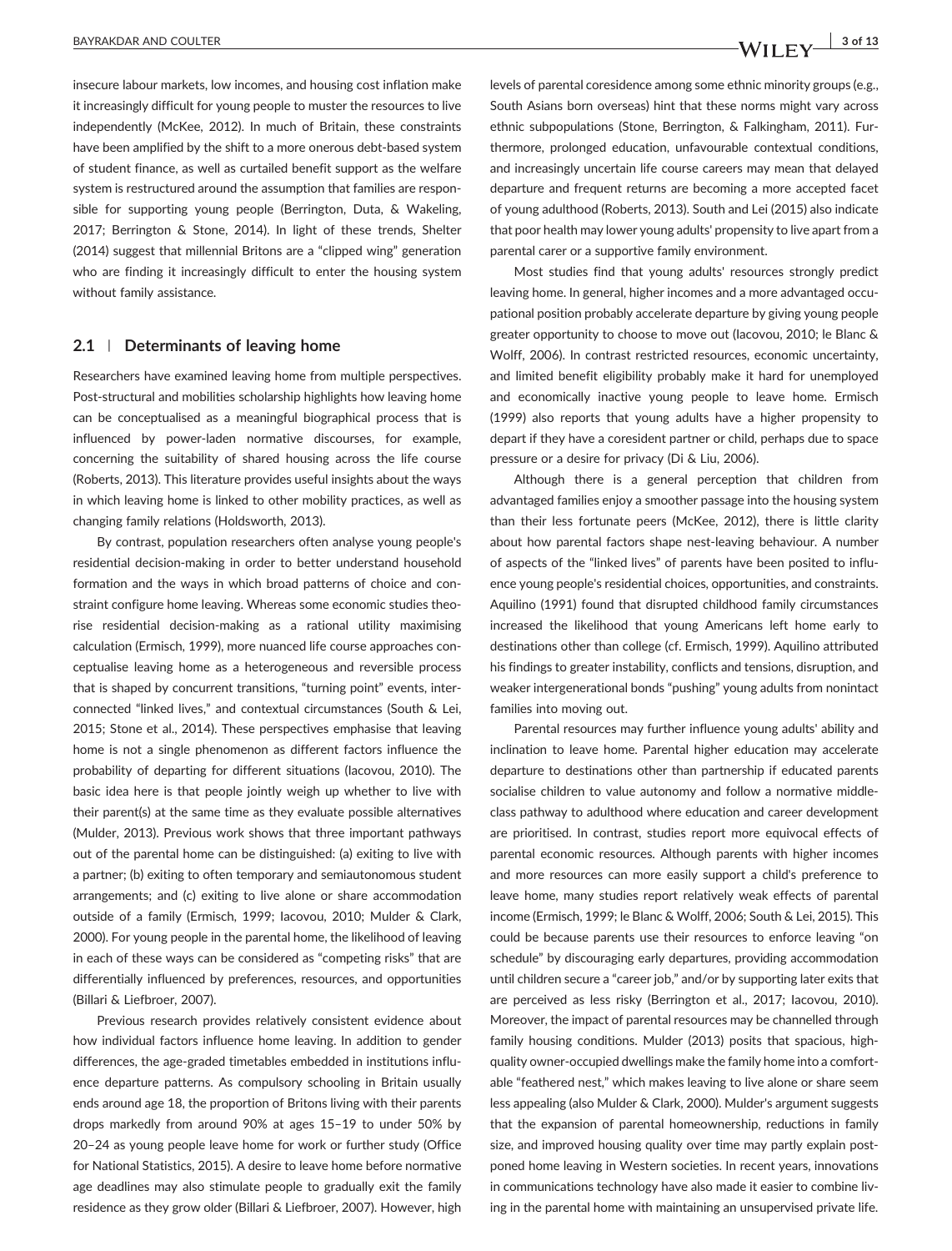# 4 of 13 A A A T I T V COULTER

Fears that the polarised geography of the British housing system may be creating spatially unequal opportunities to leave home also pervade contemporary debates about millennials' residential circumstances. Observing that a growing proportion of young adults are living with a parent, the Redfern Review (2016 , p. 53) into declining U.K. homeownership noted that "it is difficult to believe that, all of a sudden, the preference of 25–34‐year‐olds has changed so that they want to stay at home. Their decisions must be being influenced by the changing availability of housing and the changing affordability constraints faced by this group" [our emphasis]. This view is supported by international evidence that more young people live with their parents if housing is costly, there is less rental stock, and young people have restricted access to mortgages (Di & Liu, 2006; Mandic, 2008).

Extant British longitudinal evidence largely supports this view. Using 20th‐century data, Ermisch (1999) and Ermisch and Di Salvo (1997) found that higher regional house prices reduced departures from the parental home, especially to partnership. Mulder and Clark (2000) report similar findings for the United States, adding that local prices have little impact on departures to distant areas or exits to education. Their study also indicates that urbanisation influences home leaving. On the one hand, greater job access and the ease of meeting people and maintaining Living Apart Together relationships might reduce the need for young people to leave home when their parents reside in urban areas. However, these patterns could be offset by a greater concentration of urban rental opportunities. Young people's inclination to leave the parental "safety net" could also be lower in less favourable local labour markets.

## 3 | DATA AND METHODS

## 3.1 | Data and measures

This study uses the first five waves of the UKHLS (University of Essex, 2015). UKHLS is a nationally representative panel survey collecting annual information about individuals and households. $1$  The survey began in 2009 when over 50,000 adults in 30,000 households completed face-to-face interviews (Knies, 2016). Former members of the BHPS were invited to participate from Wave 2, although we exclude these individuals because of high attrition during the BHPS to UKHLS transition. Cases from the UKHLS Ethnic Minority Boost subsample were also excluded because these sample members are heavily clustered in certain urban centres.

Our approach is modelled on Ermisch's (1999) analysis of home‐ leaving events in the first five BHPS waves (covering 1991–1995). The initial sample comprised all fully interviewed young adults aged 16 to 30 with complete data who were living with a parent at wave t ( $n = 5,535$  individuals providing 11,265 person-year observations). These cases were "at risk" of leaving the parental home between waves  $t$  and  $t + 1$ . We do not limit our sample to first departures as only 30 individuals are observed to depart the parental home more than once, although it is important to note that we know relatively little about young people's mobility and residential arrangements in the gaps between annual survey observations. Although UKHLS also provides little information about how young people interpret and experience their departure events, the large sample nevertheless provides a unique opportunity to examine broad socio‐spatial disparities in patterns of home‐leaving behaviour.

The dependent variable is coded following Ermisch (1999) and other studies (Iacovou, 2010). We distinguish three routes out of the parental home by combining information on the composition of wave  $t + 1$  households with information on labour force status obtained during  $t + 1$  interviews. These routes are (a) exiting as a full-time student (135 observations); (b) exiting to live with a partner but not as a student (305 observations); and (c) exiting to live alone or with others but not as a student (276 observations).

The independent variables were defined using previous research. We distinguish three types of lagged independent variable: individual characteristics, parental attributes, and features of the origin Local Authority District (henceforth district) at wave  $t<sup>2</sup>$  The individual controls include an age variable (centred on 16); a female dummy; a dummy separating White Britons from other ethnic groups<sup>3</sup>; a family status indicator recording whether individuals have a coresident partner and/or child(ren); and a dummy to identify respondents with limiting health conditions. Dummies were also defined for unemployment and full-time studentship. As previous research shows that income strongly influences home leaving, we include a variable recording young adults' total monthly gross income in 2015 pounds.<sup>4</sup> Pooled year dummies were included to pick up period effects.

Several variables were defined to capture how parental "linked lives" and the characteristics of origin households influence home leaving. Separate dummies identify parents with higher degrees and respondents living with both biological parents. To capture the impact of origin household structure, we follow Ermisch (1999) by defining a large household dummy to indicate whether there are at least two persons in the wave t household who are not the focal individual's parent, partner, or child. Comparisons of model fit showed that this dummy performs better than a room stress indicator. Parental income is measured as total real combined income,<sup>5</sup> and we also control for parental housing tenure. Finally, we control for parental age (the younger if two parents are present).

Data on average district house prices in the month of the wave t interview were obtained from U.K. House Price Index datasets collected by the Land Registry (ONS, 2016). These data smooth out short-term price fluctuations by taking a rolling three monthly average of local transactional prices. After adjusting the nominal values to 2015

<sup>&</sup>lt;sup>1</sup>Northern Ireland is oversampled, but extra checks using regional controls indicate that this does not affect the results. Dropping Northern Ireland from the sample slightly alters the  $p$  values of some coefficients, but not their direction or relative magnitude. We bear this in mind in the discussion.

 $^{2}$ It is important to note that districts are an administrative geography, which may not reflect local housing markets. As with most geographic analysis, the choice of spatial unit may also influence results. Nonetheless, we consider the district level to be a more appropriate approximation of local context than the regional scale used by most previous studies. Mix‐adjusted rather than raw transactional data on house prices are also available at the district level.

 $3$ The sample size precludes using a more detailed categorisation.

<sup>&</sup>lt;sup>4</sup>We focus on income rather than class because occupational status is often fluid in early adulthood. Many sample members have also never worked.

<sup>&</sup>lt;sup>5</sup>Rerunning the models using parental occupational class rather than income yields qualitatively similar conclusions about the effects of parental socio‐economic position.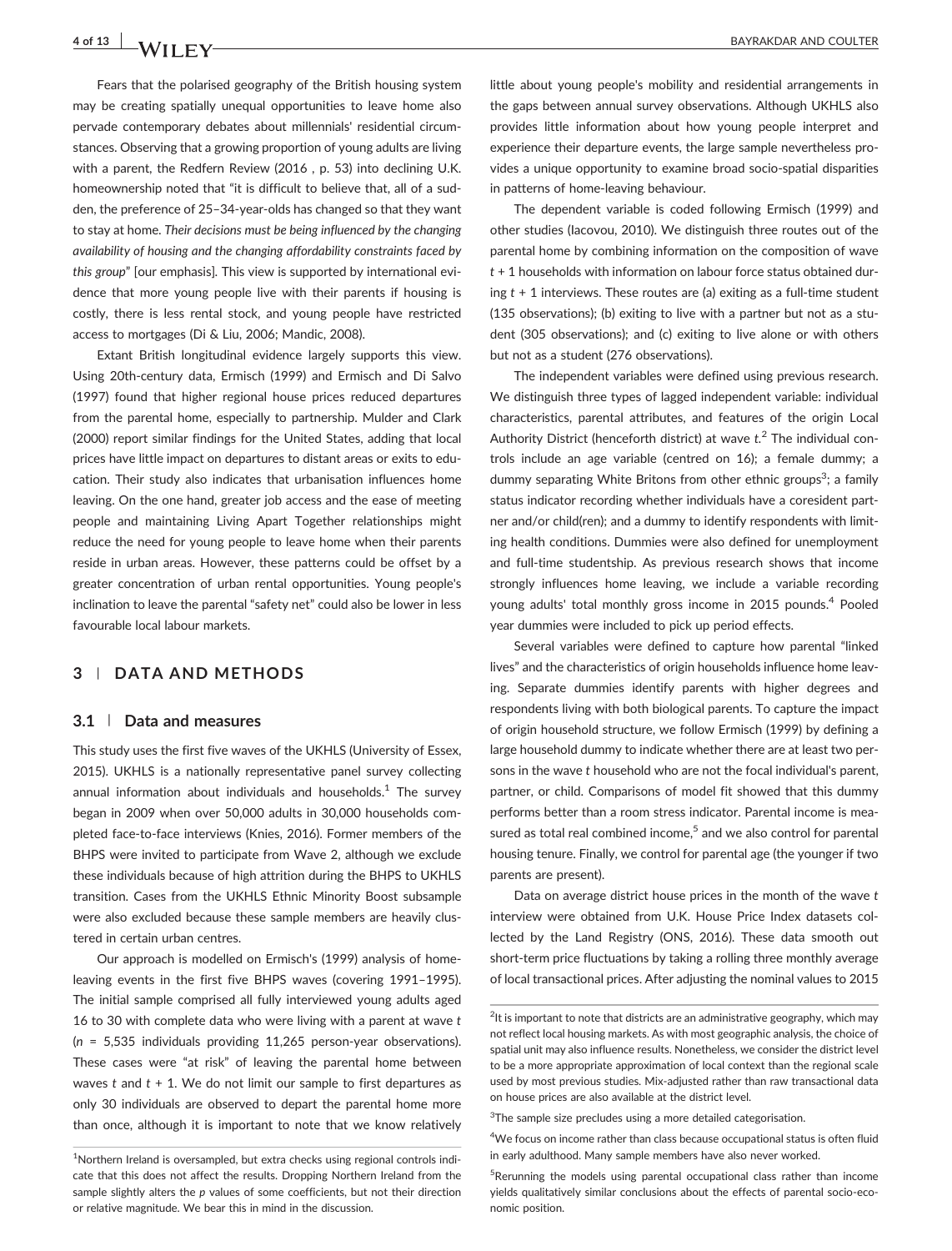prices, we used a natural log transformation to take into account their highly skewed distribution (2015 range =  $£71,715$  to £1,304,543; mean = £222,995; median = £190,325). Because some London boroughs have exceptionally high prices, which could act as influential outliers, we also reran our analyses using a linear price variable top coded at the 99th percentile of district prices. This did not alter the findings.

Independent variables were defined to capture additional origin district characteristics. To pick up the impact that house price volatility might have on decision‐making, we control for local nominal price changes in the last 2 years (defined in percentage terms). District population density was constructed as a categorical indicator using 2011 census data (the 25th and 75th sample percentiles were used as cut points), and we also control for the district unemployment rate. We defined but later discarded a district homeownership rate variable after experiments indicated that this was never significant. We also tested alternative models with regional fixed effects but found that these neither changed the thrust of the results nor improved model fit.

### 3.2 | Methods

We estimated multilevel random intercepts probit models to analyse three types of home‐leaving behaviour: (a) leaving the parental home to any destination; (b) leaving to live with a partner (but not as a student); and (c) leaving to live alone or with others (but not as a student). Henceforth, we refer to these transitions as (a) departing to any destination, (b) departing to partnership, and (c) departing to other destinations, respectively. The multilevel models nest person‐year cases within districts (384 in the full sample), and standard errors are corrected for the clustering of person‐years within individuals. During preliminary work, we estimated separate models for men and women, but we have chosen to report results for the combined sample as there were few gender differences in the magnitude or direction of effects (cf. Ermisch, 1999).

Attrition from longitudinal surveys often correlates with residential mobility, and if this attrition is selective, then it could bias analyses of leaving home. In our sample, 1,218 cases (10.8%) are lost at  $t + 1$ , and we cannot tell if they have left home because the entire origin household disappears. Furthermore, 519 cases (4.6%) are known to leave home, but because they were not interviewed at  $t + 1$ , we do not know their exact destination (42.0% of known departures). To examine whether these cases are selective, Table 1 compares their attributes with the characteristics of the full sample, those who remain at home, and those who exit to a known destination. Compared to that of the full sample, the risk of being completely lost is higher among minorities, people whose parents do not have a degree or who rent, and people in larger households. Complete attrition is also concentrated in earlier survey sweeps, whereas people suspicious of the survey or whose household did not fully participate at t are over-represented among those who have dropped out at  $t + 1$ . Compared to those moving out to a known destination, those who depart and drop out are disproportionately male, not White British, single and childless, unemployed or a student, from large households, living in the least urbanised areas or places with higher house prices, suspicious of the survey, and with lower incomes. To reduce the risk of attrition bias, we include all of these variables in our models.

To further test for selection effects, we followed Stone et al. (2014) and conducted sensitivity checks by using Stata's heckprob command to respecify our final analyses as probit models with sample selection. To estimate these models, we used two wave t interview participation variables as instruments predicting selection into the sample, before excluding these instruments from the stage 2 equations of interest (Stone et al., 2014, for a detailed explanation). In line with the Stone et al. (2014) results, Wald tests show that the interview variables significantly predict sample selection (i.e., attrition) but do not contribute to models of home leaving (Appendix Table A1). For the any destination model, we considered the 1.218 cases lost completely at  $t + 1$  to have selected out of the sample, and the 519 cases without a known destination were added to this pool for the destination‐specific models. As there are negligible differences between the two sets of estimates, we conclude—insofar as is possible—that our results are probably not seriously biased by selective attrition (see Appendix Table A2).

### 4 | ANALYSIS

Table 1 provides descriptive evidence about the factors associated with leaving the parental home. In line with previous research, Table 1 shows that older individuals, women, White Britons, and young people living in the parental home with a partner and/or child at wave t are over-represented among those who have left at  $t + 1$ . In contrast, being in full-time education or having a lower income are associated with remaining in the parental residence, whereas there is no obvious trend in home‐leaving behaviour across the study period.

Table 1 also shows that there are relatively minor differences between the parental characteristics of individuals who do and do not leave home between waves t and  $t + 1$ . Although those moving out are disproportionately likely not to have been living with both biological parents, in other respects, both groups of home leavers have fairly similar parental backgrounds to the sample of young people who do not leave home. By contrast, the associations between district level variables and leaving home are slightly clearer cut. Relative to young people who do not leave home, those who move out to a known destination are more likely to live in less urbanised districts and districts with lower unemployment rates and lower house prices.

Table 2 shows three random intercepts probit models predicting departure to any destination, $6$  exits to partnership (but not as a student), and leaving home to other destinations (but not as a student). In all models, there is little unexplained district level variance, and most of the individual controls have the anticipated effects. Age increases the likelihood of leaving home to any destination and partnership but has no significant impact on the likelihood of leaving home to other destinations. These results could indicate that young people's residential decisions are influenced by accumulated resources and a desire to leave home in line with age‐graded norms about living arrangements. Women have a higher propensity to leave home than men, and White Britons are considerably more likely to leave home than young people from other ethnic backgrounds. Living in the parental home with a partner or child is strongly predictive of departure, indicating that living in a multigenerational family is often a transitional state rather than a

<sup>&</sup>lt;sup>6</sup>The number of cases in this model exceeds the number in the destination-specific models because we are able to include the 519 exits to unknown destinations.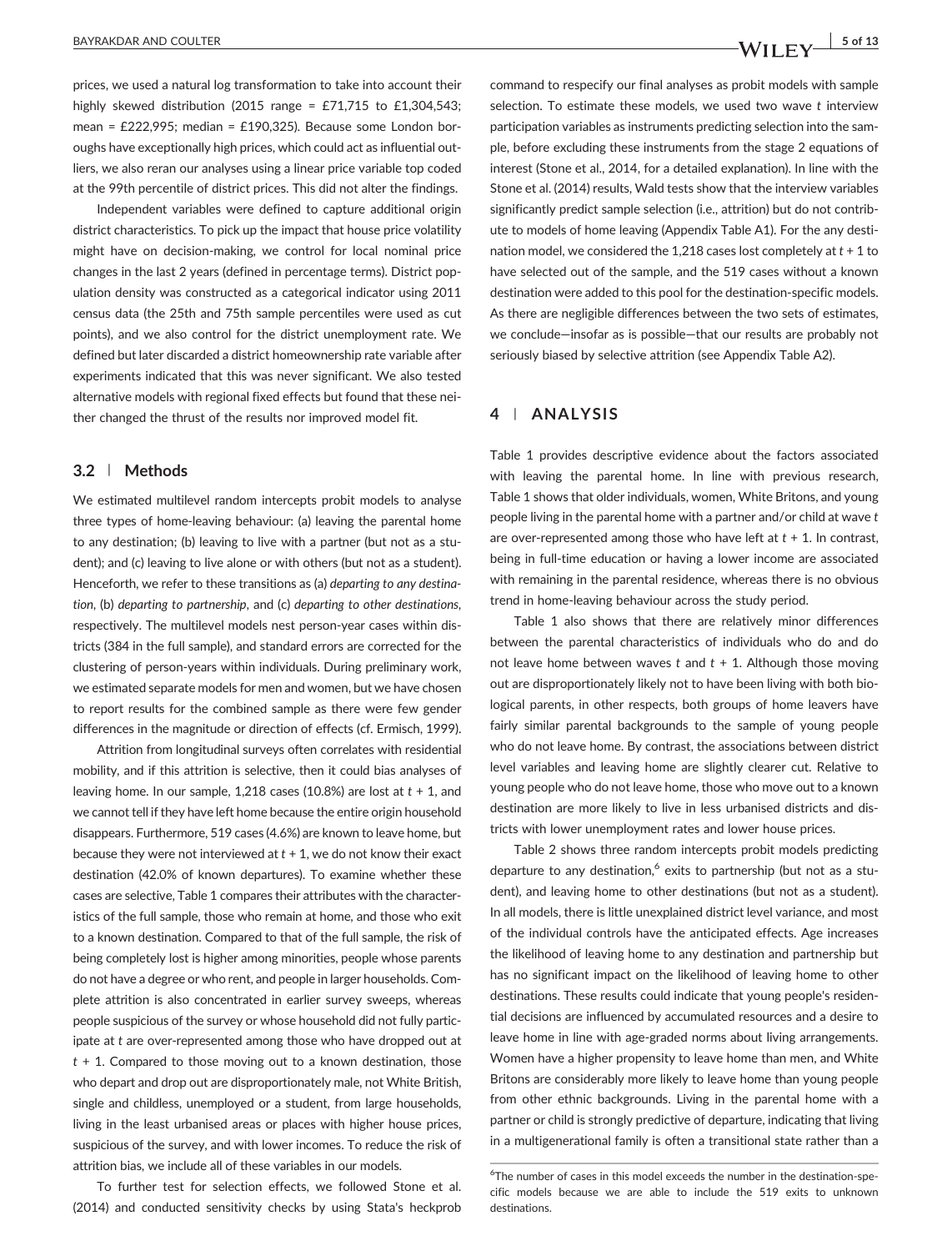#### TABLE 1 Descriptive statistics

|                                                |              |                                 |                          | Not coresident at $t + 1$  |                    |  |  |  |
|------------------------------------------------|--------------|---------------------------------|--------------------------|----------------------------|--------------------|--|--|--|
|                                                | All<br>cases | <b>Coresident</b><br>at $t + 1$ | <b>Destination known</b> | <b>Destination unknown</b> | info at<br>$t + 1$ |  |  |  |
| Categorical variable (percentages)             |              |                                 |                          |                            |                    |  |  |  |
| Female                                         | 50.81        | 49.50                           | 59.50                    | 53.56                      | 54.02              |  |  |  |
| Not White British                              | 14.99        | 15.21                           | 6.98                     | 10.21                      | 20.20              |  |  |  |
| <b>Family status</b>                           |              |                                 |                          |                            |                    |  |  |  |
| No coresident partner or child                 | 95.53        | 96.82                           | 82.80                    | 91.71                      | 95.24              |  |  |  |
| Coresident partner                             | 1.51         | 1.15                            | 6.20                     | 2.50                       | 0.99               |  |  |  |
| Coresident child                               | 2.20         | 1.55                            | 7.70                     | 4.24                       | 2.79               |  |  |  |
| Coresident partner and child                   | 0.76         | 0.48                            | 3.40                     | 1.54                       | 0.99               |  |  |  |
| Limiting health condition                      | 15.30        | 15.30                           | 19.00                    | 16.60                      | 12.70              |  |  |  |
| Unemployed                                     | 11.26        | 10.77                           | 10.20                    | 15.03                      | 13.79              |  |  |  |
| Full-time student                              | 44.14        | 46.22                           | 25.70                    | 32.76                      | 44.75              |  |  |  |
| Lives with both biological parents             | 57.37        | 58.85                           | 51.50                    | 51.45                      | 52.63              |  |  |  |
| Parental degree                                | 24.97        | 25.58                           | 27.23                    | 26.97                      | 18.39              |  |  |  |
| Parental housing tenure                        |              |                                 |                          |                            |                    |  |  |  |
| Homeowner                                      | 71.26        | 72.61                           | 70.10                    | 70.91                      | 62.40              |  |  |  |
| Social tenancy                                 | 20.36        | 19.72                           | 21.50                    | 19.46                      | 24.63              |  |  |  |
| Private tenancy                                | 8.38         | 7.67                            | 8.40                     | 9.63                       | 12.97              |  |  |  |
| Large household                                | 30.59        | 30.28                           | 25.98                    | 31.79                      | 35.06              |  |  |  |
| District population density                    |              |                                 |                          |                            |                    |  |  |  |
| Low                                            | 25.89        | 25.41                           | 28.20                    | 35.26                      | 23.97              |  |  |  |
| Medium                                         | 50.64        | 50.87                           | 53.90                    | 45.09                      | 49.43              |  |  |  |
| High                                           | 23.47        | 23.72                           | 17.90                    | 19.65                      | 26.60              |  |  |  |
| Interview date                                 |              |                                 |                          |                            |                    |  |  |  |
| 2009-2010                                      | 41.36        | 39.41                           | 41.62                    | 42.97                      | 54.60              |  |  |  |
| 2011-2012                                      | 45.46        | 46.86                           | 44.69                    | 43.16                      | 36.78              |  |  |  |
| 2013-2014                                      | 13.18        | 13.73                           | 13.69                    | 13.87                      | 8.62               |  |  |  |
| Household interview participation <sup>a</sup> |              |                                 |                          |                            |                    |  |  |  |
| All members fully interviewed                  | 74.36        | 75.76                           | 74.90                    | 73.03                      | 64.53              |  |  |  |
| All members interview or proxy                 | 12.15        | 11.87                           | 12.40                    | 10.60                      | 14.70              |  |  |  |
| Interviews and refusals                        | 13.48        | 12.37                           | 12.70                    | 16.38                      | 20.77              |  |  |  |
| Respondent is suspicious <sup>a</sup>          | 3.84         | 3.59                            | 2.50                     | 4.24                       | 6.32               |  |  |  |
| Continuous variables (means)                   |              |                                 |                          |                            |                    |  |  |  |
| Age                                            | 20.08        | 19.89                           | 21.78                    | 21.25                      | 19.93              |  |  |  |
| Parental age                                   | 48.02        | 48.07                           | 49.02                    | 48.63                      | 46.83              |  |  |  |
| Income $(E1,000)$                              | 0.62         | 0.59                            | 0.97                     | 0.79                       | 0.58               |  |  |  |
| Parental income (£1,000)                       | 2.87         | 3.58                            | 3.57                     | $3.61$                     | 3.16               |  |  |  |
| District house price (£1,000)                  | 184.34       | 184.31                          | 174.67                   | 186.54                     | 189.28             |  |  |  |
| District price change                          | $-0.64$      | $-0.64$                         | $-0.78$                  | $-0.29$                    | $-0.75$            |  |  |  |
| Unemployment rate                              | 6.47         | 6.48                            | 6.33                     | 6.15                       | 6.66               |  |  |  |
|                                                |              |                                 |                          |                            |                    |  |  |  |
| N                                              | 11,265       | 8,812                           | 716                      | 519                        | 1,218              |  |  |  |

alncluded in selection model (Appendix Table A2) but excluded from the main analysis.

long-term choice. Unsurprisingly, the odds of leaving home to partnership are much greater for individuals living with a partner in the parental home than for those with no partner. The strong positive association between living with a child at  $t$  and moving out to other destinations is probably because public welfare provision supports the residential independence of young mothers with coresident children through the benefit and social housing systems (Berrington et al., 2017).

The models also indicate that economic factors shape young adults' residential choices. Although unemployment has no significant effects, leaving home to nonstudent destinations is less likely for full‐ time students than for young people who are not in full-time education. This could reflect resource constraints, ties to local educational institutions, and/or uncertainty about future earnings. As anticipated, higher incomes in young adulthood are associated with an increased propensity to leave home by any pathway. This reinforces Iacovou's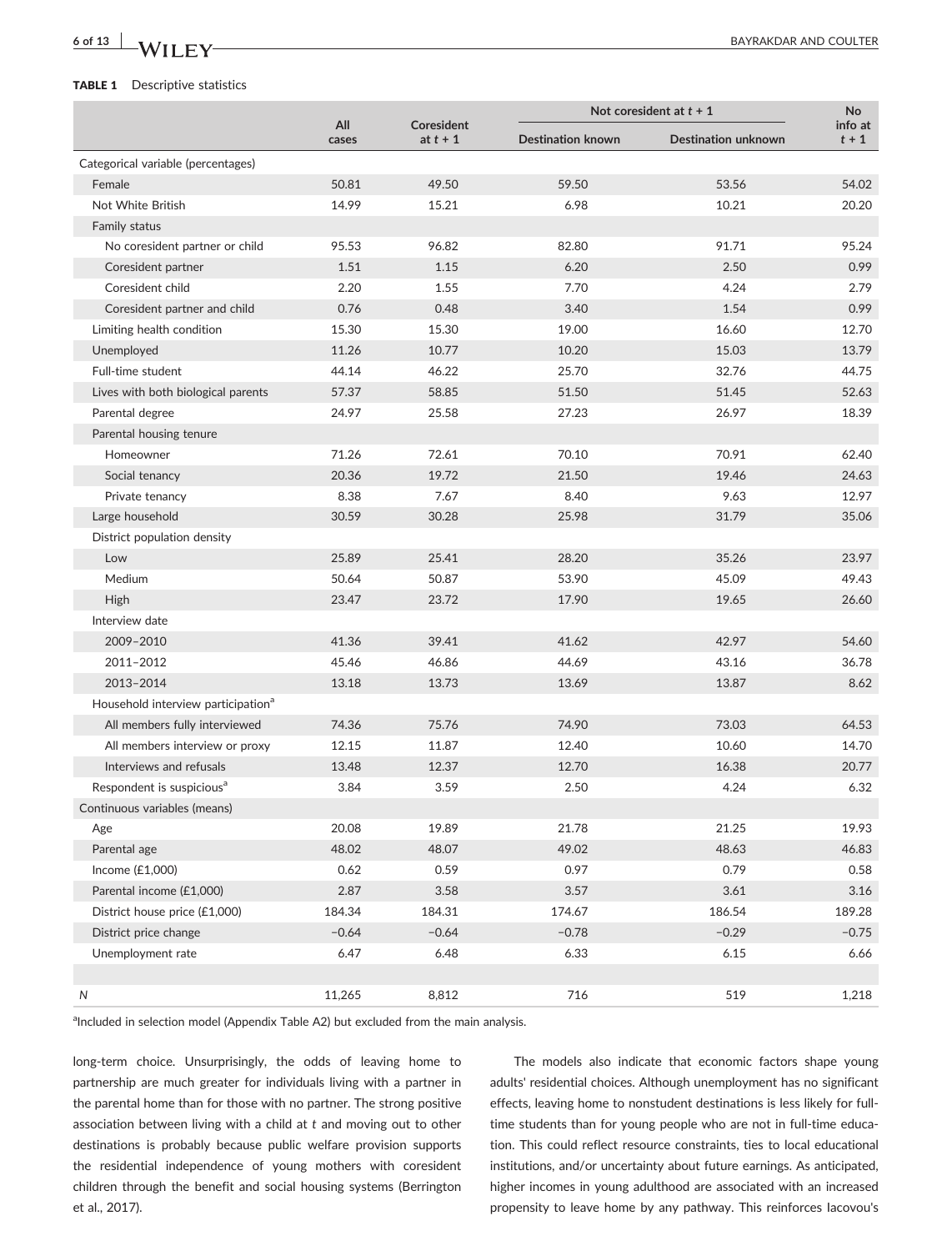#### TABLE 2 Multilevel random intercepts probit models of leaving home

|                                                    | Any destination       |           | Partnership           |           | <b>Other destination</b> |           |  |
|----------------------------------------------------|-----------------------|-----------|-----------------------|-----------|--------------------------|-----------|--|
| <b>Variable</b>                                    | Coeff.                | <b>SE</b> | Coeff.                | <b>SE</b> | Coeff.                   | <b>SE</b> |  |
| Individual characteristics                         |                       |           |                       |           |                          |           |  |
| Age                                                | $0.041***$            | 0.009     | $0.053***$            | 0.014     | 0.017                    | 0.013     |  |
| Female                                             | $0.169***$            | 0.035     | $0.253***$            | 0.060     | $0.202***$               | 0.059     |  |
| Not White British                                  | $-0.280***$           | 0.062     | $-0.450***$           | 0.125     | $-0.328**$               | 0.114     |  |
| Family status (ref no coresident partner or child) |                       |           |                       |           |                          |           |  |
| Coresident partner                                 | $0.668***$            | 0.107     | $1.160***$            | 0.122     | $-0.342$                 | 0.248     |  |
| Coresident child                                   | $0.584***$            | 0.095     | 0.111                 | 0.150     | $0.751***$               | 0.115     |  |
| Coresident partner and child                       | $0.853***$            | 0.153     | $1.227***$            | 0.175     | $-0.472$                 | 0.398     |  |
| Limiting health condition                          | 0.028                 | 0.046     | $-0.014$              | 0.077     | 0.069                    | 0.072     |  |
| Unemployed                                         | 0.109                 | 0.061     | $-0.071$              | 0.103     | 0.038                    | 0.094     |  |
| Full-time student                                  | $-0.030$              | 0.049     | $-0.458***$           | 0.093     | $-0.322***$              | 0.083     |  |
| Income                                             | $0.119***$            | 0.029     | $0.173***$            | 0.040     | $0.118**$                | 0.042     |  |
| <b>Parental attributes</b>                         |                       |           |                       |           |                          |           |  |
| Parental age                                       | $-0.011***$           | 0.003     | $-0.021***$           | 0.006     | $-0.001$                 | 0.005     |  |
| Lives with both biological parents                 | $-0.171***$           | 0.038     | $-0.034$              | 0.064     | $-0.272***$              | 0.062     |  |
| Parental degree                                    | $0.144***$            | 0.043     | 0.037                 | 0.076     | $0.216**$                | 0.070     |  |
| Parental income                                    | $-0.007$              | 0.010     | $-0.007$              | 0.022     | $-0.019$                 | 0.019     |  |
| Age # parental income                              | $0.006***$            | 0.002     | 0.004                 | 0.003     | $0.006**$                | 0.002     |  |
| Parental tenure (ref ownership)                    |                       |           |                       |           |                          |           |  |
| Social rent                                        | 0.068                 | 0.048     | 0.070                 | 0.080     | $0.180*$                 | 0.076     |  |
| Private rent                                       | 0.117                 | 0.065     | 0.085                 | 0.112     | $0.232*$                 | 0.102     |  |
| Large household                                    | 0.060                 | 0.040     | $-0.033$              | 0.070     | 0.096                    | 0.066     |  |
| District characteristics                           |                       |           |                       |           |                          |           |  |
| Ln district house price                            | $-0.203*$             | 0.082     | $-0.334*$             | 0.143     | $-0.459***$              | 0.134     |  |
| District population density (ref low)              |                       |           |                       |           |                          |           |  |
| Medium                                             | $-0.104*$             | 0.047     | $-0.070$              | 0.078     | 0.059                    | 0.071     |  |
| High                                               | $-0.120$              | 0.072     | $-0.068$              | 0.120     | 0.011                    | 0.110     |  |
| District price change                              | 0.002                 | 0.003     | $-0.002$              | 0.006     | $-0.001$                 | 0.005     |  |
| District unemployment rate                         | $-0.036*$             | 0.015     | $-0.029$              | 0.025     | $-0.044$                 | 0.023     |  |
| Constant                                           | 0.338                 | 0.491     | 0.528                 | 0.858     | 0.541                    | 0.804     |  |
| District intercept variance                        | $0.022*$              | 0.009     | 0.040                 | 0.025     | 0.000                    | 0.000     |  |
| BIC (BIC of null model)                            | 7,165.399 (7,489.873) |           | 2,475.022 (2,711.412) |           | 2,446.337 (2,515.345)    |           |  |
| N observations                                     | 10,047                |           | 9,528                 |           | 9,528                    |           |  |
| N districts                                        | 384                   |           | 383                   |           | 383                      |           |  |

Note. Estimated using Stata 14.1. Models include period dummies (results not shown).

BIC = Bayesian information criterion.

 $**p* \le .05$ .

\*\*p ≤ .01.

\*\*\*p ≤ .001.

(2010) argument that resources grant young people the freedom to overcome the financial costs associated with leaving home and maintaining a separate household.

The "linked lives" of parents and the characteristics of origin households seem to affect home leaving in more nuanced ways. In general, the parental variables—except age—have no significant association with departures to partnership. By contrast, living with both biological parents reduces the likelihood of leaving home in the models of departure to any and other destinations. This could indicate that a less stable childhood reduces intergenerational connectivity and thus the relative appeal of remaining in the parental home (South & Lei, 2015). In line with notions of parental socialisation, young people have a higher likelihood of leaving home to any destination or to live alone/ share if their parents have higher educational qualifications and thus greater human and cultural capital. This pattern might also reflect the effect of unmeasured parental resources and potentially unobserved wealth transfers. Moreover, the models suggest that a "feathered nest" characterised by parental homeownership discourages housing related exits to other destinations but has little overall impact on leaving home or departure specifically to partnership. The positive interaction of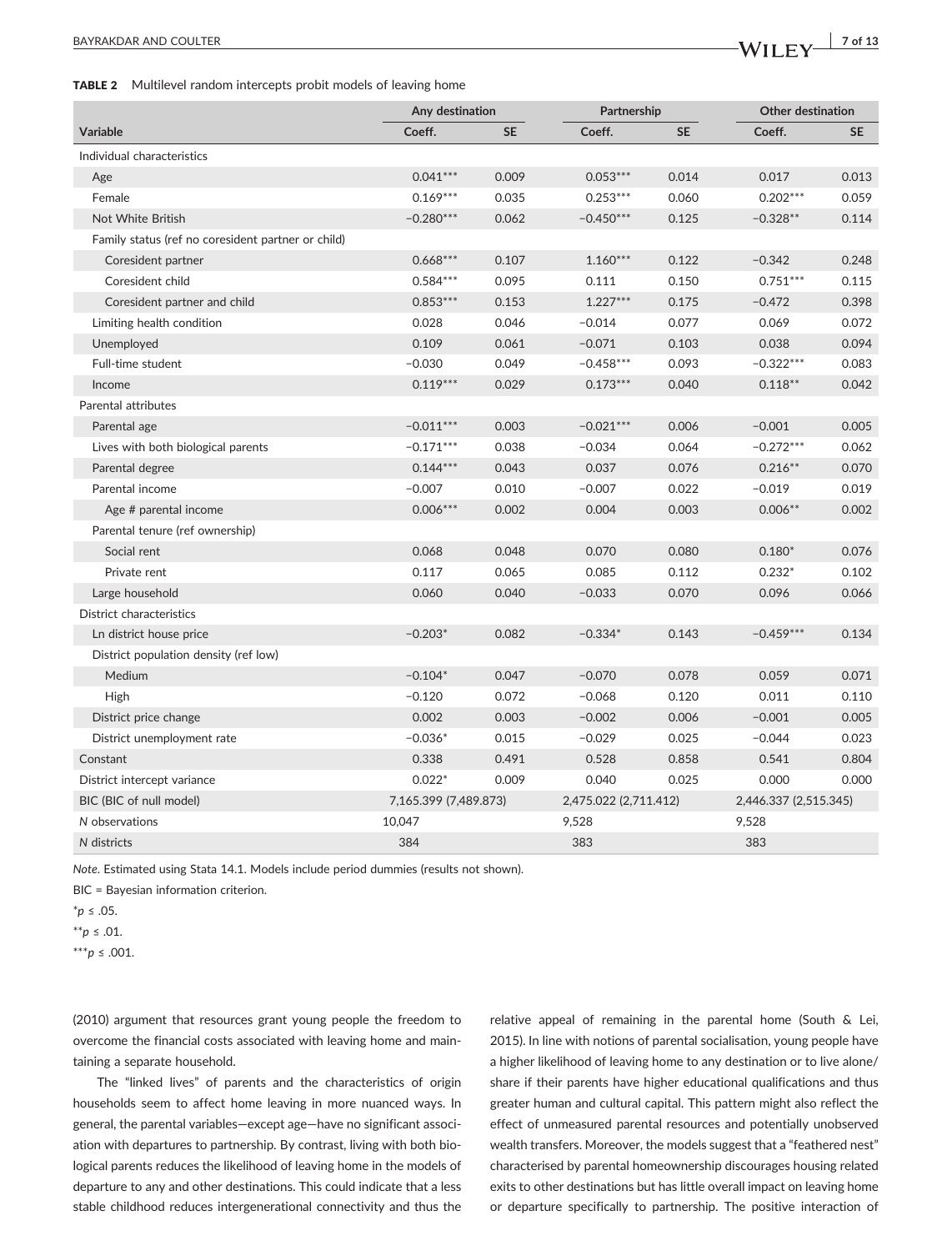8 of 13 BAYRAKDAR AND COULTER



Note: Predicted probabilities are derived from the 'Any destination' model in Table 2. Covariates are held at fixed values. HP=district house price. Adv. Back.=advantaged background. Disady.Back=disadvantaged background.





Note: Predicted probabilities are derived from the 'Partnership' model in Table 2. Covariates are held at fixed values. HP=district house price. Adv. Back.=advantaged background. Disadv.Back=disadvantaged background.

parental income with age also supports the notion that parents use their transferable resources to accelerate departure when children are older. We can speculate that this might be due to parental preferences for privacy or a desire to encourage offspring to follow the historical British norm of early home leaving.<sup>7</sup> Given that even the richest survey data rarely allow us to test how and why parents may configure their children's residential behaviour, further qualitative analysis is needed to better understand the mechanisms through which leaving home can be shaped by intergenerationally "linked lives" and flows of family care and support.

At the district level, Table 2 shows that higher local house prices are associated with a significantly lower propensity to leave home, especially to form coresidential partnerships or live alone/share. It is possible that local house prices exert a weaker constraining effect in the model of exits to any destination because education‐related departures frequently carry young people over long distances<sup>8</sup> and into special forms of semiautonomous accommodation (e.g., university halls of residence) or particular rental submarkets (e.g., Houses in Multiple Occupation). Although price volatility has no significant effects, living

**FIGURE 2** Predicted probability of leaving home to partnership

in more densely populated districts is weakly associated with a lower likelihood of leaving home in the any destination model ( $p = .09$  for high-density districts). This might suggest that young people in urban areas often prolong coresidence to save money and perhaps attend a local university while using daily mobility, communications technologies, and/or Living Apart Together relationships to maintain autonomy and develop their life course careers. Higher district unemployment is also associated with a slight tendency to delay departure, possibly because a dearth of local employment opportunities makes young adults reluctant to leave the parental "safety net."

To gauge the magnitude of the parental and house price effects, Figures 1–3 use the models in Table 2 to present predicted probabilities of leaving home. Each figure shows the estimated probability that a hypothetical man and woman leaves home to one of our three destinations of interest while varying their parental attributes (divided into an advantaged and disadvantaged profile) and placing them in a district with either low or high house prices. Note that the scale of the y axis differs across the figures. $9$  We define an advantaged parental background in socio‐demographic terms as living with both biological parents, having at least one parent educated to degree level, parental

 $7$ Further analysis found no significant interactions between parental income and the local price of housing.

<sup>&</sup>lt;sup>8</sup>In our sample, 86% of exits to full-time education cross district boundaries, in comparison to roughly 35% of the other types of departure.

<sup>&</sup>lt;sup>9</sup>lt may be risky to compare predicted probabilities across Figures 1-3 because each figure is derived from a different probit model (see Mood, 2010).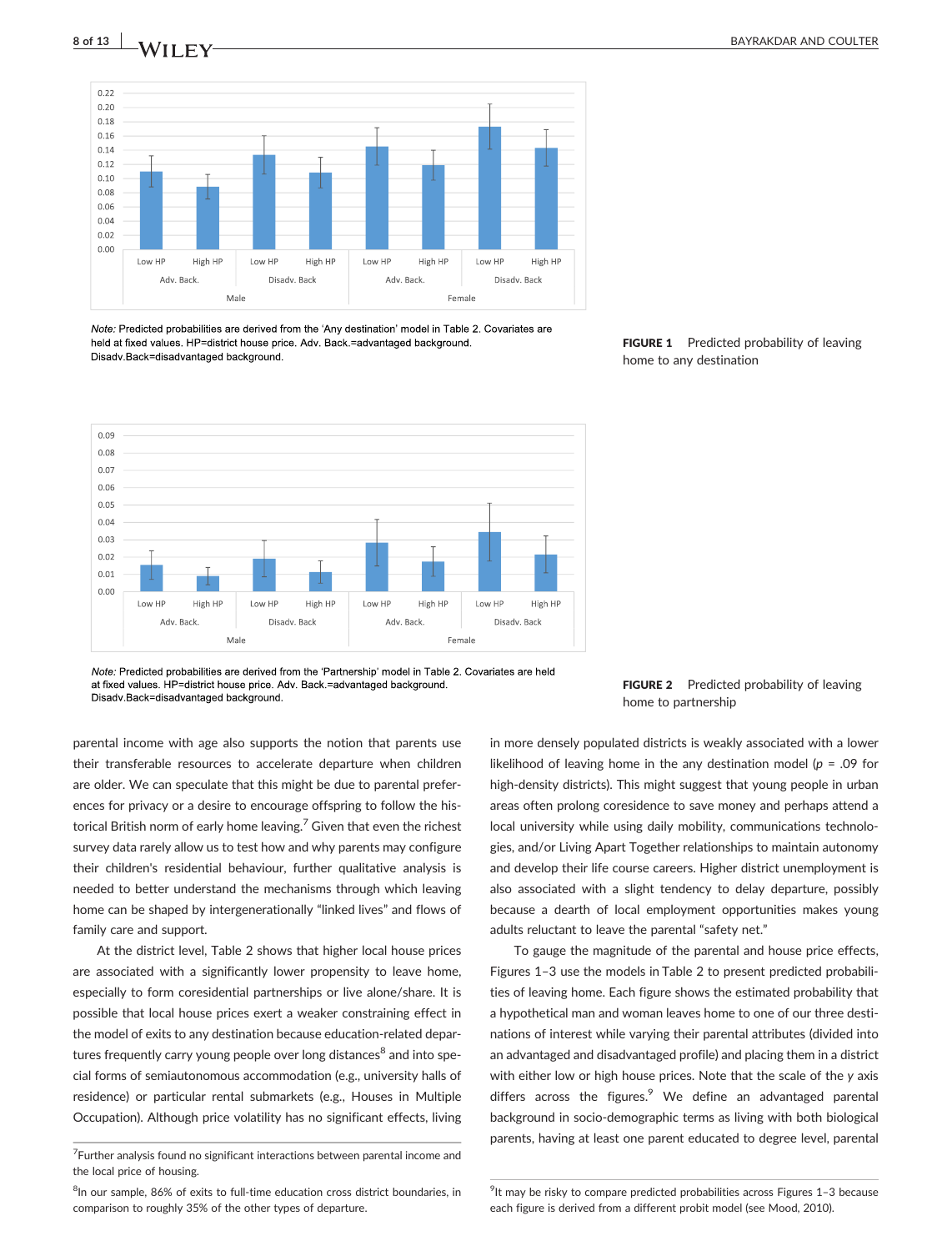

FIGURE 3 Predicted probability of leaving home to other destinations

Note: Predicted probabilities are derived from the 'Other destination' model in Table 2. Covariates are held at fixed values. HP=district house price. Adv. Back.=advantaged background. Disadv.Back=disadvantaged background.

homeownership, and having a parental income of £4,500 per month. The disadvantaged profile is defined as not living with both parents, having no parent with a degree, parental social tenancy, and having a parental income of £1,750 per month. The hypothetical low‐cost district is defined to have a mean house price of £121,000 (roughly equivalent to 2015 prices in Wakefield, Bridgend, or South Ayrshire), and the high-cost district has a mean of £225,000 (roughly equivalent to 2015 prices in Barking and Dagenham, Worthing, or Edinburgh). These values approximate the 25th and 75th sample percentiles. The hypothetical profile is also set to be White British, employed, single, and healthy and with all other covariates fixed at sample means.

Figure 1 shows the predicted probabilities of leaving home to any destination. In general, the probability of leaving home is higher for the disadvantaged than advantaged profile, probably largely due to the effect of parental partnership status. Higher house prices do dampen the probability of moving out, but the size of this effect is rather modest. Similar patterns are evident in Figure 2 (departures to partnership) and Figure 3 (departures to other destinations).

## 5 | CONCLUSIONS

In many Western societies, the deteriorating economic position of young adults and enhanced difficulties entering housing systems have fuelled a pessimistic popular narrative that millennials are "failing to launch" into adult independence (Arundel & Ronald, 2016). Although changing preferences associated with long‐term cultural and economic trends partly explain the restructuring of young people's living arrangements (Kenyon & Heath, 2001), patterns of delayed home leaving and frequent returns to the parental residence are often thought to signal that families are providing more housing support during an increasingly uncertain transition to adulthood. This process could reshape family relations and exacerbate intergenerational transmissions of (dis)advantage, particularly if young people's ability to move out has become more contingent on parental assistance. Furthermore, there is growing concern that young people's ability and inclination to leave home may vary geographically with the local cost of housing. As little is known

about how socially and spatially uneven choices and constraints influence pathways out of the parental home, this study examined how parental background and local house prices have shaped young Britons' home‐leaving behaviour since 2009.

The results confirm that leaving home is a heterogeneous process that is influenced by life course trajectories, intergenerationally "linked lives," and geography. In line with previous research, we find that individual factors strongly influence the likelihood of leaving home to all destinations. In general, the relative odds of departure are lower for men, ethnic minorities, younger adults, students, those with lower incomes, and people without a coresident partner or child. These findings reiterate that structural trends such as postponed family formation, prolonged educational enrolment, weak income growth, and increased ethnic diversity are integrally related to the recent growth of parental coresidence in young adulthood (Berrington & Stone, 2014). Housing policy interventions designed to boost supply and affordability are therefore unlikely to dramatically alter patterns of household formation in young adulthood, at least in the short term. Furthermore, the countervailing thrust of other policy domains—for example, reductions in public welfare provision, an emphasis on labour market "flexibility," and changes to student finance—are likely to seriously undermine young people's ability to leave home and live independently over the coming years.

Intergenerational "linked lives" and conditions in the parental home have comparatively complex associations with leaving home. Although parental factors generally have limited relevance for departures to partnership, parental higher education accelerates departure to destinations other than a coresidential union. This could be because educated parents socialise children to opt for a normative middle‐class life path where autonomy is prized and family formation is postponed to allow for educational and career investments. More advantaged parents may also use their transferable resources to ensure that young people leave home in line with traditional normative timetables. Taken together, these patterns suggest that incorporating information on personal values and actual support transfers (perhaps through in‐depth qualitative analysis) should be a future research priority.

As posited by Mulder (2013), the results suggest that a "feathered nest" characterised by parental homeownership—as well as the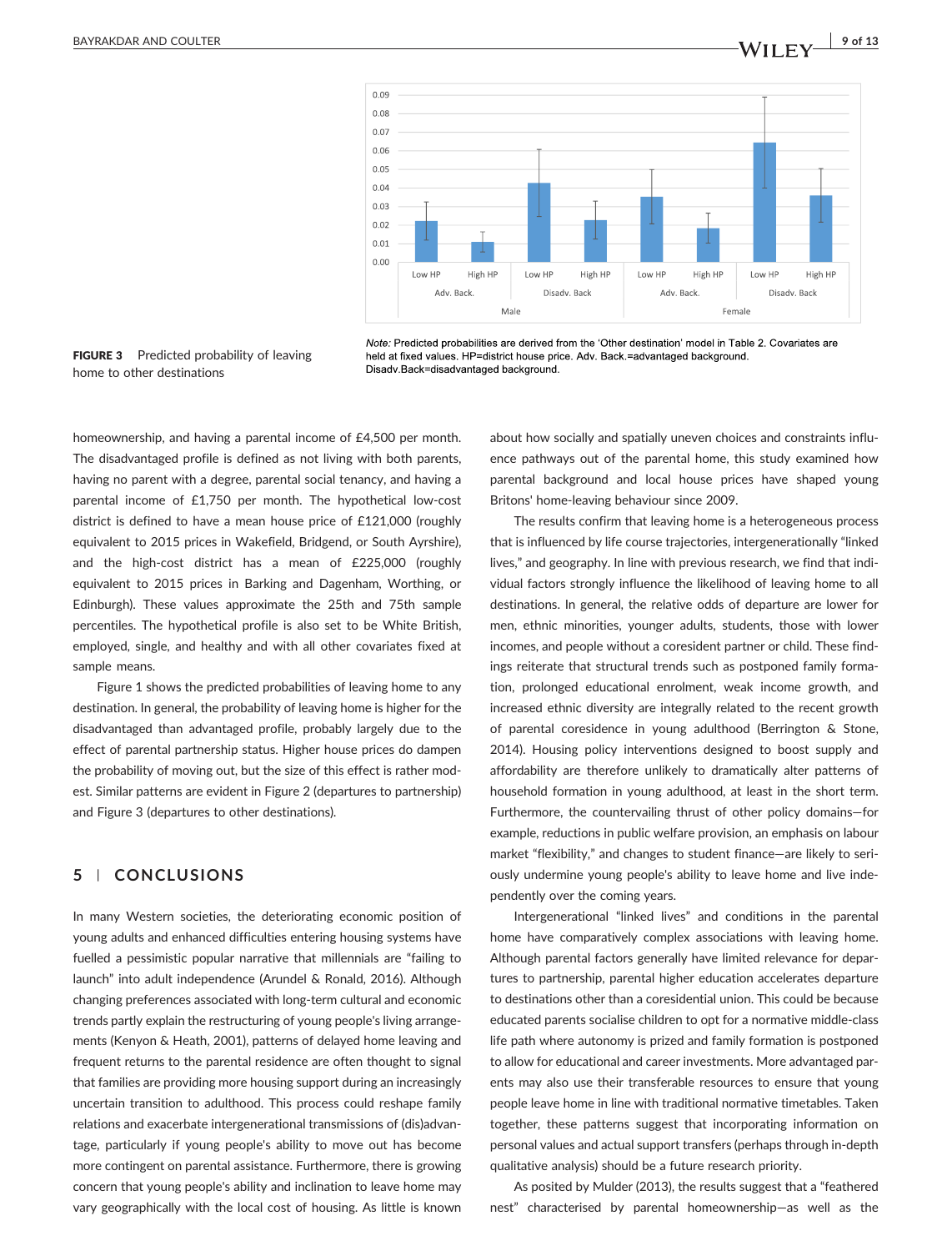# 10 of 13 A A A T R T R Y

presence of both biological parents—reduces the likelihood of departing to live alone or in shared accommodation. This could be because origin living conditions carry little weight in decisions to move in with a partner or move out to study, whereas parental housing circumstances and intergenerational relationships are a very relevant consideration when choosing whether to move out to obtain greater independence.

The geography of local housing costs also has implications for young adults' residential pathways. Consistent with previous work, we find that the odds of leaving home (especially to form partnerships or live alone/share) are reduced by higher house prices, although the magnitude and significance of this price gradient is considerably smaller than is often posited in public debates about constrained housing access. As local house prices correlate strongly with private rent levels, these patterns should probably be interpreted as the general impact of local housing costs.

Importantly, local housing costs may not be the only spatial influence on home leaving as the likelihood of departure is also somewhat lower in places with higher unemployment or greater population density. This latter finding may suggest that there is less need to leave home when living in urban centres where good transport infrastructure allows access to a dense concentration of opportunities, amenities, and services. Moreover, some rural areas have cultures and traditions of youth outmigration. Going forward, we need to test these ideas by using alternative research methods to examine whether young people in urban and rural areas perceive prolonged coresidence to be a desired choice. In addition, studies could probe the practices and technologies (e.g., Living Apart Together relationships, flexi working, commuting, and/or virtual social interactions) that young people use to preserve their autonomy and develop their life course careers while living at home in different places.

This study also indicates several broader directions for further research. First, it may be important to unpack whether gender and life events configure how young people leave home in different places. Second, geographers must explore how the characteristics of origin areas and potential destinations jointly influence pathways out of the parental home. Third, the close links between living arrangements in the parental home and decisions to move out mean that longer term analyses of changes in household structures over the life course are crucial to better understand leaving home. The second and third directions will be tricky to develop because decisions about living arrangements and where to live cannot easily be identified and separated by analysing short periods of longitudinal data. Moreover, quantitative research modelling leaving home events can tell us little about the often drawn‐out subjective process of transition to adulthood, or how young people experience and plan their residential changes. Enhancing our knowledge of how choices, circumstances, and constraints intersect to shape long‐term pathways out of the parental home may therefore require developing novel multimethod biographical empirical strategies. These could involve supplementing multilevel analysis of patterns in residential biographies (perhaps using population register datasets with very large samples and limited attrition) with longitudinal qualitative research examining young people's accounts and interpretations of their residential decisionmaking experiences.

#### ACKNOWLEDGEMENTS

This research was funded by an Economic and Social Research Council Future Research Leaders award (ES/L009498/). Additional financial support was provided by the Isaac Newton Trust.

Understanding Society (UKHLS) is an initiative funded by the Economic and Social Research Council and various government departments, with scientific leadership by the Institute for Social and Economic Research, University of Essex, and survey delivery by NatCen Social Research and Kantar Public. The research data are distributed by the U.K. Data Service. The authors are solely responsible for all analyses and interpretations of the data.

The U.K. House Price Index data are published by Land Registry© Crown, copyright 2016. Census statistics are adapted from data from the Office for National Statistics licensed under the Open Government Licence v3.0.

Rory Coulter contributed to this study while working in the Department of Sociology at the University of Cambridge. The authors would like to thank Michael Thomas and Clara Mulder for their insightful comments on earlier versions of this work. Critical feedback from seminar presentations at the University of Groningen and Tilburg University has further enhanced this study.

#### REFERENCES

- Aquilino, W. S. (1991). Family structure and home‐leaving: A further specification of the relationship. Journal of Marriage and Family, 53(4), 999–1010.
- Arnett, J. J. (2000). Emerging adulthood: A theory of development from the late teens through the twenties. American Psychologist, 55(5), 469–480.
- Arundel, R., & Ronald, R. (2016). Parental co-residence, shared living and emerging adulthood in Europe: Semi‐dependent housing across welfare regime and housing system contexts. Journal of Youth Studies, 19(7), 885–905.
- Berrington, A., & Stone, J. (2014). Young adults' transitions to residential independence in the UK: The role of social and housing policy. In L. Antonucci, M. Hamilton, & S. Roberts (Eds.), Young people and social policy in Europe: Dealing with risk, inequality and precarity in times of crisis (pp. 210–235). Basingstoke: Palgrave Macmillan.
- Berrington A., Duta A. & Wakeling, P. (2017). Youth social citizenship and class inequalities in transitions to adulthood in the UK. ESRC Centre for population change working paper 81. ESRC Centre for Population Change: Southampton. Available at: [http://www.cpc.ac.uk/publica](http://www.cpc.ac.uk/publications/cpc_working_papers.php)[tions/cpc\\_working\\_papers.php](http://www.cpc.ac.uk/publications/cpc_working_papers.php) (accessed 28/03/17).
- Billari, F. C., & Liefbroer, A. C. (2007). Should I stay or should I go? The impact of age norms on leaving home. Demography, 44(1), 181–198.
- Billari, F. C., & Liefbroer, A. C. (2010). Towards a new pattern of transition to adulthood? Advances in Life Course Research, 15(2–3), 59–75.
- le Blanc, D., & Wolff, F. C. (2006). Leaving home in Europe: The role of parents' and children's incomes. Review of Economics of the Household, 4(1), 53–73.
- Buck, N., & Scott, J. (1993). She's leaving home: But why? An analysis of young people leaving the parental home. Journal of Marriage and the Family, 55(4), 863–874.
- Clapham, D. (2005). The meaning of housing: A pathways approach. Bristol: Policy Press.
- Di, Z., & Liu, X. (2006). The effects of housing push factors and rent expectations on household formation of young adults. Journal of Real Estate Research, 28(2), 149–166.
- Ermisch, J. (1999). Prices, parents, and young people's household formation. Journal of Urban Economics, 45(1), 47–71.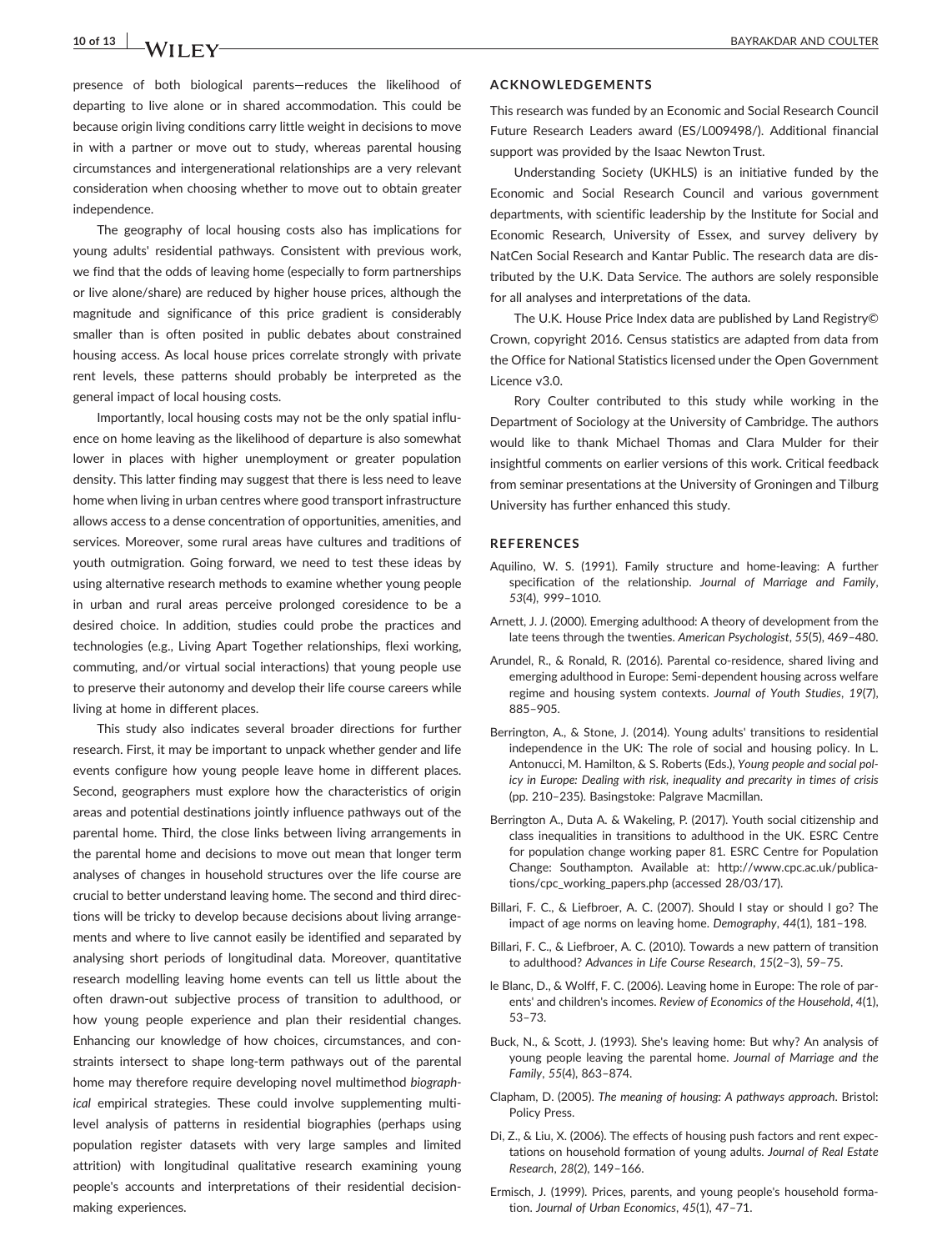- Fry, R. (2016). For first time in modern era, living with parents edges out other living arrangements for 18‐ to 34‐year‐olds. Washington DC: Pew Research Center.
- Furlong, A. (2013). Youth studies: An introduction. Oxford: Routledge.
- Heath, S. (1999). Young adults and household formation in the 1990s. British Journal of Sociology of Education, 20(4), 545–561.
- Heath, S., & Calvert, E. (2013). Gifts, loans and intergenerational support for young adults. Sociology, 47(6), 1120–1135.
- Holdsworth, C. (2013). Family and intimate mobilities. Basingstoke: Palgrave Macmillan.
- Iacovou, M. (2010). Leaving home: Independence, togetherness and income. Advances in Life Course Research, 15(4), 147–160.
- Kenyon, E., & Heath, S. (2001). Choosing this life: Narratives of choice amongst house sharers. Housing Studies, 16(5), 619–635.
- Knies, G. (Ed) (2016). Society—UK Household Longitudinal Study: Wave 1–6, 2009–2015, user manual. Colchester: University of Essex.
- Lennartz, C., Arundel, R., & Ronald, R. (2016). Younger adults and homeownership in Europe through the global financial crisis. Population, Space and Place, 22(8), 823–835.
- Mandic, S. (2008). Home‐leaving and its structural determinants in Western and Eastern Europe: An exploratory study. Housing Studies, 23(4), 615–637.
- McKee, K. (2012). Young people, homeownership and future welfare. Housing Studies, 27(6), 853–862.
- Mood, C. (2010). Logistic regression: Why we cannot do what we think we can do, and what we can do about it. European Sociological Review, 26(1), 67–82.
- Mulder, C. H. (2013). Family dynamics and housing: Conceptual issues and empirical findings. Demographic Research, 29(14), 355–378.
- Mulder, C. H., & Clark, W. A. V. (2000). Leaving home and leaving the state: Evidence from the United States. International Journal of Population Geography, 6(6), 423–437.
- Office for National Statistics (ONS) (2015). Families and households: 2015. Newport: Office for National Statistics.
- ONS (2016). Development of a single official house price index. Newport: Office for National Statistics.
- Redfern Review. (2016). The Redfern Review into the decline of home ownership. Available at:<http://www.redfernreview.org/> (accessed 28/03/17).
- Roberts, S. (2013). Youth studies, housing transitions and the "missing middle": Time for a rethink? Sociological Research Online, 18(3), 1–12.
- Shelter (2014). The clipped wing generation: Analysis of adults living at home with their parents. London: Shelter.
- South. S. J., & Lei, L. (2015). Failures-to-launch and boomerang kids: Contemporary determinants of leaving and returning to the parental home. Social Forces Advance Access, 94(2), 863–890.
- Stone, J., Berrington, A., & Falkingham, J. (2011). The changing determinants of UK young adults' living arrangements. Demographic Research, 25(20), 629–666.
- Stone, J., Berrington, A., & Falkingham, J. (2014). Gender, turning points, and boomerangs: Returning home in young adulthood in Great Britain. Demography, 51(1), 257–276.
- University of Essex. Institute for Social and Economic Research. (2015). Understanding Society: Waves 1–5, 2009–2014. [data collection]. 7th Edition. UK Data Service. SN: 6614, doi: 10.5255/UKDA‐SN‐6614‐7.
- Wall, R. (1983). The household: Demographic and economic change in England, 1650–1970. In R. Wall, J. Robin, & P. Laslett (Eds.), Family forms in historic Europe (pp. 493–512). Cambridge: Cambridge University Press.

How to cite this article: Bayrakdar S, Coulter, R. Parents, local house prices, and leaving home in Britain. Population Space and Place. 2017;e2087. <https://doi.org/10.1002/psp.2087>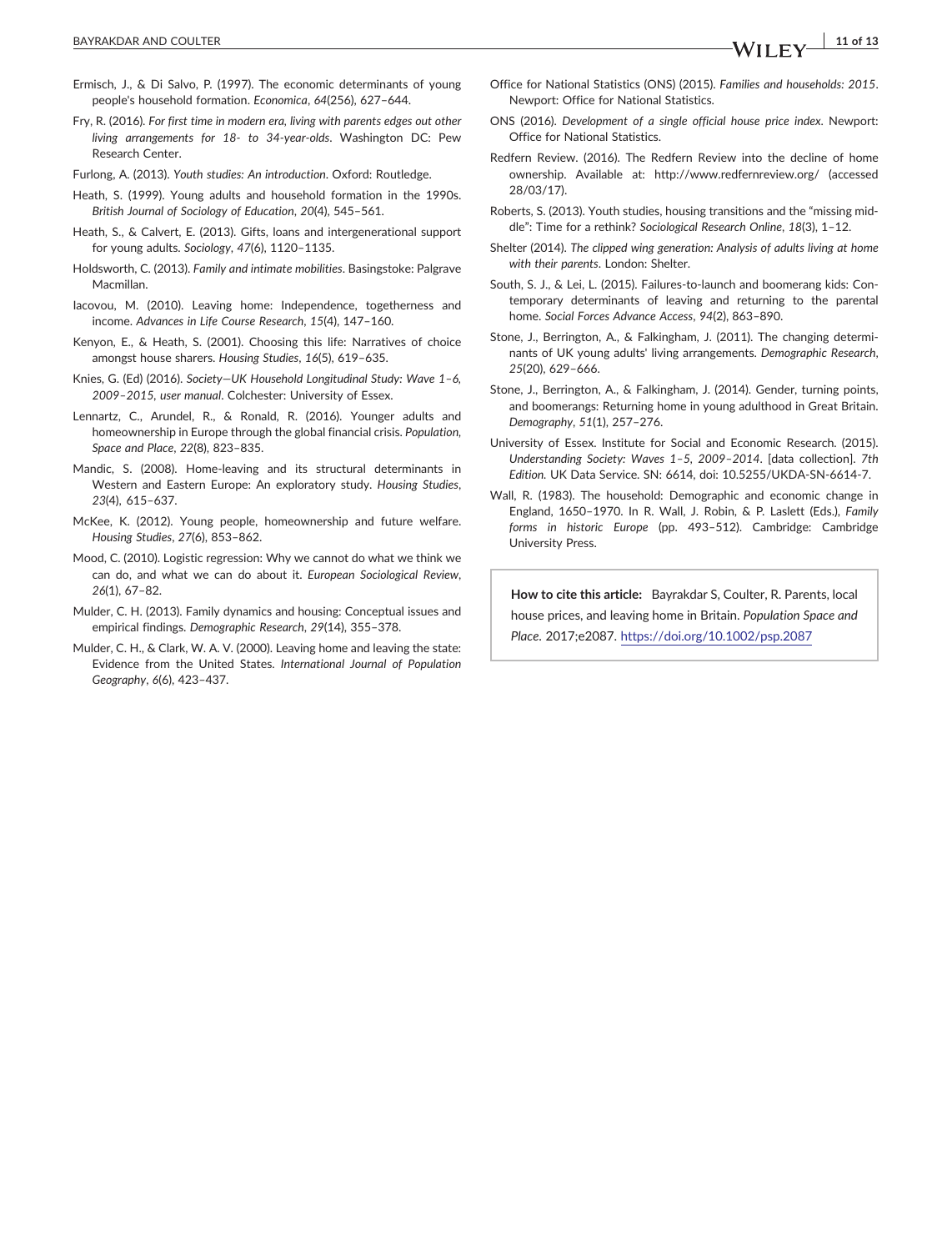## APPENDIX

TABLE A1 Wald tests of instrumental variables

|                             |    |                        |            | Models of leaving home |                       |            |   |                |                   |  |                           |                |  |
|-----------------------------|----|------------------------|------------|------------------------|-----------------------|------------|---|----------------|-------------------|--|---------------------------|----------------|--|
|                             |    | <b>Attrition model</b> |            |                        | Any destination       |            |   | Partnership    |                   |  | <b>Other destinations</b> |                |  |
| <b>Instrument</b>           | df | <b>Wald statistic</b>  | p value df |                        | <b>Wald statistic</b> | p value df |   | Wald statistic | <i>p</i> value df |  | <b>Wald statistic</b>     | <i>p</i> value |  |
| Household interview outcome |    | 66.82                  | < 0.001    |                        | 3.66                  | 0.16       |   | 0.27           | 0.87              |  | 0.29                      | 0.86           |  |
| Respondent is suspicious    |    | 5.58                   | 0.01       |                        | 0.01                  | 0.93       |   | 0.05           | 0.83              |  | 0.49                      | 0.48           |  |
| <b>Both instruments</b>     |    | 71.41                  | < 0.001    | -3                     | 3.66                  | 0.30       | 3 | 0.33           | 0.95              |  | 0.86                      | 0.84           |  |

Note. All models also include the covariates in Table 1.

TABLE A2 Comparison of coefficients from multilevel and Heckman sample selection probit models

|                                                               | Any destinations  |             | Partnership       |             | <b>Other destination</b> |             |  |
|---------------------------------------------------------------|-------------------|-------------|-------------------|-------------|--------------------------|-------------|--|
| <b>Variable</b>                                               | <b>Multilevel</b> | Heckprob    | <b>Multilevel</b> | Heckprob    | <b>Multilevel</b>        | Heckprob    |  |
| Model of interest                                             |                   |             |                   |             |                          |             |  |
| Individual characteristics                                    |                   |             |                   |             |                          |             |  |
| Age                                                           | $0.041***$        | $0.038***$  | $0.053***$        | $0.050***$  | 0.017                    | 0.020       |  |
| Female                                                        | $0.169***$        | $0.154***$  | $0.253***$        | $0.241***$  | $0.202***$               | $0.211***$  |  |
| Not White British                                             | $-0.280***$       | $-0.293***$ | $-0.450***$       | $-0.451***$ | $-0.328**$               | $-0.305*$   |  |
| Family status (ref no coresident partner or child)            |                   |             |                   |             |                          |             |  |
| Coresident partner                                            | $0.668***$        | $0.664***$  | $1.160***$        | $1.125***$  | $-0.342$                 | $-0.345$    |  |
| Coresident child                                              | $0.584***$        | $0.549***$  | 0.111             | 0.100       | $0.751***$               | $0.753***$  |  |
| Coresident partner and child                                  | $0.853***$        | $0.825***$  | $1.227***$        | $1.197***$  | $-0.472$                 | $-0.422$    |  |
| Limiting health condition                                     | 0.028             | 0.046       | $-0.014$          | $-0.003$    | 0.069                    | 0.051       |  |
| Unemployed                                                    | 0.109             | 0.091       | $-0.071$          | $-0.069$    | 0.038                    | 0.069       |  |
| Full-time student                                             | $-0.030$          | $-0.035$    | $-0.458***$       | $-0.451***$ | $-0.322***$              | $-0.303**$  |  |
| Income                                                        | $0.119***$        | $0.115***$  | $0.173***$        | $0.169***$  | $0.118**$                | $0.117**$   |  |
| Parental attributes                                           |                   |             |                   |             |                          |             |  |
| Parental age                                                  | $-0.011***$       | $-0.009**$  | $-0.021***$       | $-0.020***$ | $-0.001$                 | $-0.003$    |  |
| Lives with both parents                                       | $-0.171***$       | $-0.169***$ | $-0.034$          | $-0.028$    | $-0.272***$              | $-0.274***$ |  |
| Parental degree                                               | $0.144***$        | $0.150***$  | 0.037             | 0.040       | $0.216***$               | $0.198**$   |  |
| Parental income                                               | $-0.007$          | $-0.006$    | $-0.007$          | $-0.008$    | $-0.019$                 | $-0.021$    |  |
| Age # parental income                                         | $0.006***$        | $0.006**$   | 0.004             | 0.004       | $0.006***$               | $0.007*$    |  |
| Parental tenure (ref ownership)                               |                   |             |                   |             |                          |             |  |
| Social rent                                                   | 0.068             | 0.052       | 0.070             | 0.068       | $0.180*$                 | $0.180*$    |  |
| Private rent                                                  | 0.117             | 0.084       | 0.085             | 0.073       | $0.232*$                 | $0.267*$    |  |
| Large household                                               | 0.060             | 0.048       | $-0.033$          | $-0.039$    | 0.096                    | 0.106       |  |
| District characteristics                                      |                   |             |                   |             |                          |             |  |
| District house price                                          | $-0.203*$         | $-0.222**$  | $-0.334*$         | $-0.346**$  | $-0.459***$              | $-0.420**$  |  |
| District population density (ref low)                         |                   |             |                   |             |                          |             |  |
| Medium                                                        | $-0.104*$         | $-0.101*$   | $-0.070$          | $-0.064$    | 0.059                    | 0.044       |  |
| High                                                          | $-0.120$          | $-0.107$    | $-0.068$          | $-0.044$    | 0.011                    | $-0.006$    |  |
| District price increase                                       | 0.002             | 0.002       | $-0.002$          | $-0.001$    | $-0.001$                 | $-0.001$    |  |
| District unemployment rate                                    | $-0.036*$         | $-0.037**$  | $-0.029$          | $-0.031$    | $-0.044$                 | $-0.041$    |  |
|                                                               |                   |             |                   |             |                          |             |  |
| Constant                                                      | 0.338             | 0.284       | 0.528             | 0.579       | 0.541                    | 0.612       |  |
| Selection model                                               |                   |             |                   |             |                          |             |  |
| <b>Attrition predictors</b>                                   |                   |             |                   |             |                          |             |  |
| Household interview outcome (ref all interviews<br>completed) |                   |             |                   |             |                          |             |  |
| Interviews + proxies                                          |                   | $-0.225***$ |                   | $-0.152***$ |                          | $-0.151***$ |  |
| Interviews + refusals                                         |                   | $-0.343***$ |                   | $-0.317***$ |                          | $-0.317***$ |  |